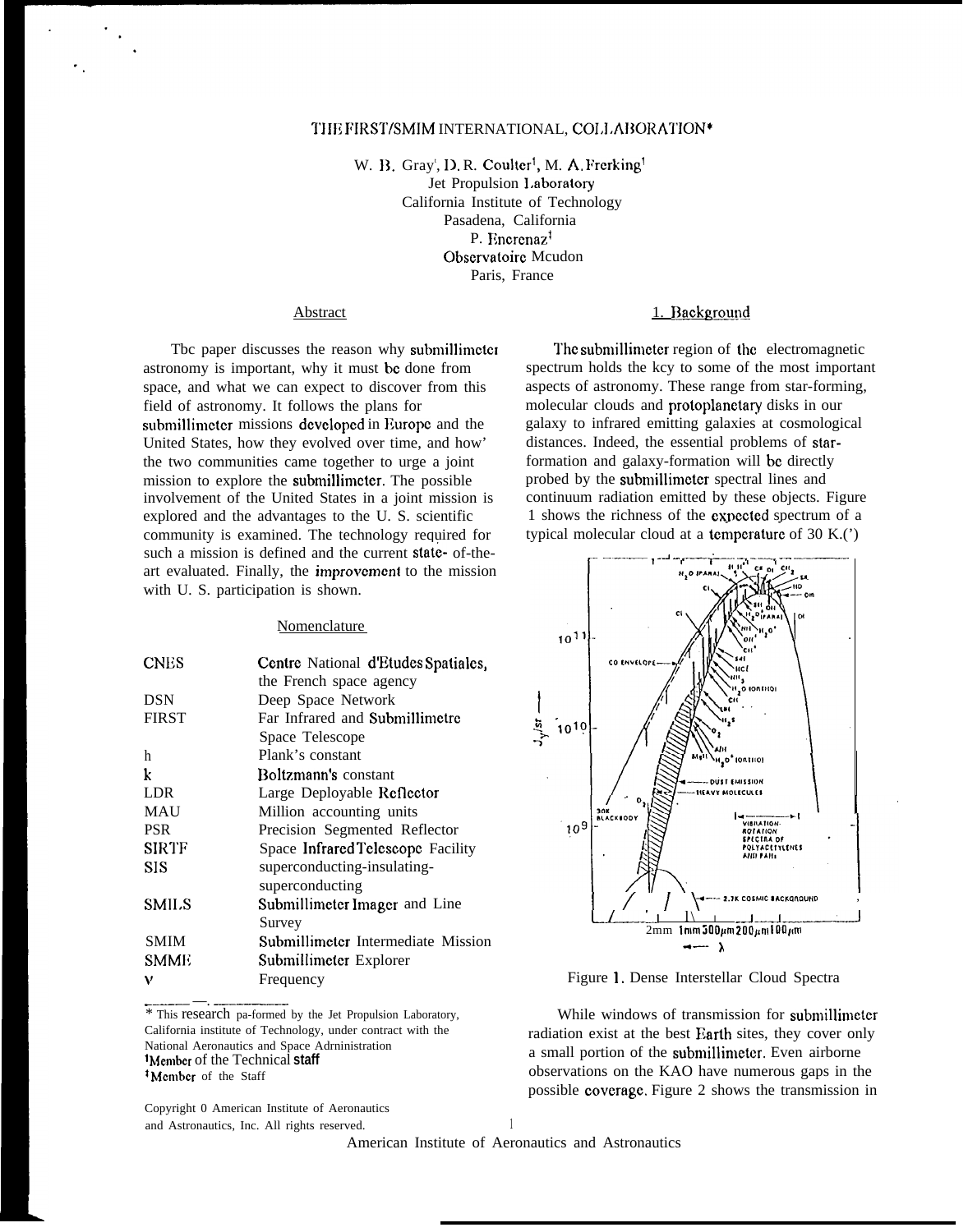

Figure 2. Submillimeter Atmospheric Transmission

the submillimeter region from a 4250-meter mountaintop site and for the KAO at an altitude of 13 700 meters.<sup>(\*)</sup>

In 1979-80 the Dccadc Committee for Astrophysics (Field Committee) rccommcndcd submillimeter space mission with an telescope aperture of 10 to 20 meters and covering the spectral range from 30  $\mu$ m to 1 mm. This Large Deployable Reflector (I,DR), shown in Figure 3, would perform both spectral and continuum observations.<sup>(2)</sup> This tclcscopc would be assembled in space (possibly on the Space Station) and bc boosted to a higher operational orbit. Between 1981 and 1984 a series of NASA contractor studies were performed on the LDR concept which found that glass panels were too heavy and the cost of the mission too high.

In 1984 a technology development program was defined to develop lightweight panels, and local oscillators and superconducting-insulatingsuperconducting (S1S) detectors. The goal was to develop a segmented tclcscopc (required for on-orbit assembly) with an areal density of less than 10 kg/m<sup>2</sup>. The frequency range of the S1S heterodyne receivers, and the local oscillators to support thcm, should bc extended from the current 200 GHz range to around 1200 GIIz to obtain the spectral resolution required for a meaningful spectral survey.

In 1986 a proposal was made under the Explorer program for a submillimctcr mission with a 4-meter aperture. (3) This mission, to be launched on the Space Shuttle, was the first choice of the IR/Radio branch of



Figure 3. Large Deployable Reflector (LDR)

NASA's Astrophysics division, The Challenger accident, however, eliminated the Shuttle as a possible launch vchiclc for Explorer missions, which were limited to Delta or smaller launch vehicles.

By 1989, the I,DR study was rcdcfincd to look at a smaller mission that did not require on-orbit assembly, This resulted in two options: the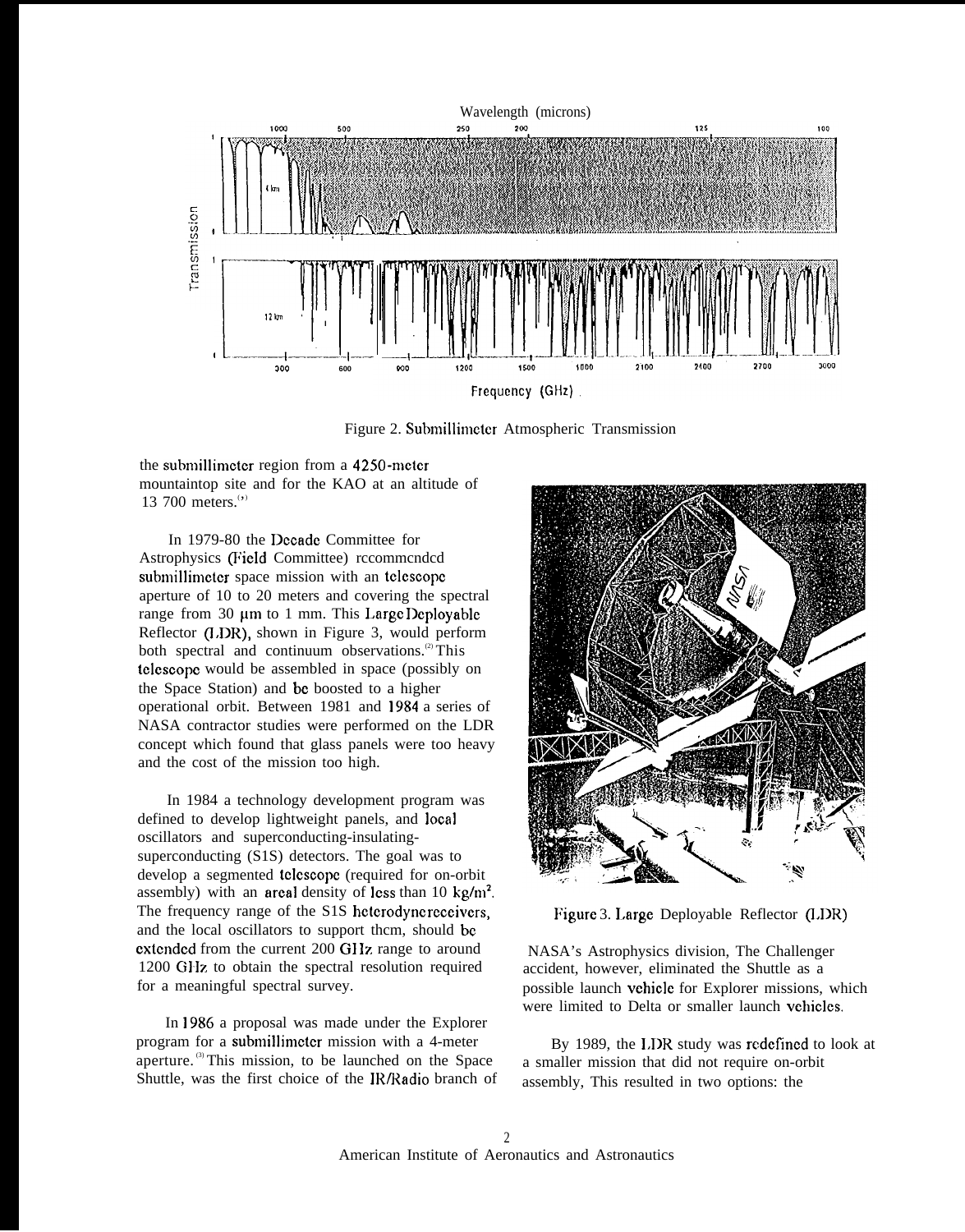Submillimeter Explorer (SMME) with a 2.5-meter aperture to fit on  $a$  Delta launch vehicle and a  $3.67$ mctcr aperture Submillimcter lmagcr and Line Survey (SMILS), to fit inside an Atlas shroud.<sup>(\*)</sup>These alternate missions were to fit into a "moderate mission" category. Within a year the "moderate" Iinc had been reduced to an "intermediate mission" category limited to a Delta-class launch vehicle, at which point the mission was renamed the Submillimeter Intermediate Mission (SMIM), shown in Figure 4. This mission was selected by the ncw Decade Committee (Bahcall Committee) as the next astrophysics mission after SIRTF.



Figure 4. Submillimcter Intcrrnediate Mission

. About the same time that NASA was conducting contractor studies of LDR, a Far Infrared and Submillimetre Space Telescope (FIRST) was being proposed in Europe. This mission, to bc launched on an Arianc, had a deployable 8-meter aperture and had many of the same goals as I.DR.<sup>(s)</sup> In 1989 FIRST was accepted as onc of the cornerstone missions of the Horizon 2000 program that defined ESA's goals for the rest of the century, At that time the mission costs were capped at 400 MAU (1 984). The initial FIRST configuration is shown in Figure 5. In 1990 evaluation of the FIRST costs showed that the mission would cxcecd the cost cap and it was dcscopcd to a 4 .S-meter, non-deployed aperture (the maximum diameter possible inside an Arianc V shroud).<sup>(6)</sup>



# Figure 5. Far Infrared and Submillimctre Space Telescope

The International Astrophysical Union held a Colloquium a Liege, Belgium in July, 1990 on "From Ground-Based to 'Space-13ased Sub-mm Astronomy". At this colloquium Tom Phillips, chair of the NASA Submillimcter Science Working Group and Reinhard Genzel, chair of the FIRST Science Advisory Group, proposed that NASA and ESA collaborate on a single mission. This concept was strongly supported at the colloquium and among the other members of the submillimeter astronomy community to which it was distributed (around 200 scientists). At that time, NASA showed some interest in a collaboration but ESA appeared more interested in a European mission.

Both agencies continued technology development efforts and mission studies to improve the mission definition. By 1992 ESA had to further descope FIRST to a 3-meter aperture to reduce costs.<sup>(7)</sup> Even at that size, it appeared that it would bc difficult to meet the cost cap. At the same time, it was apparent that funds would not be available for a SMIM ncw start before the turn of the century. At that point ESA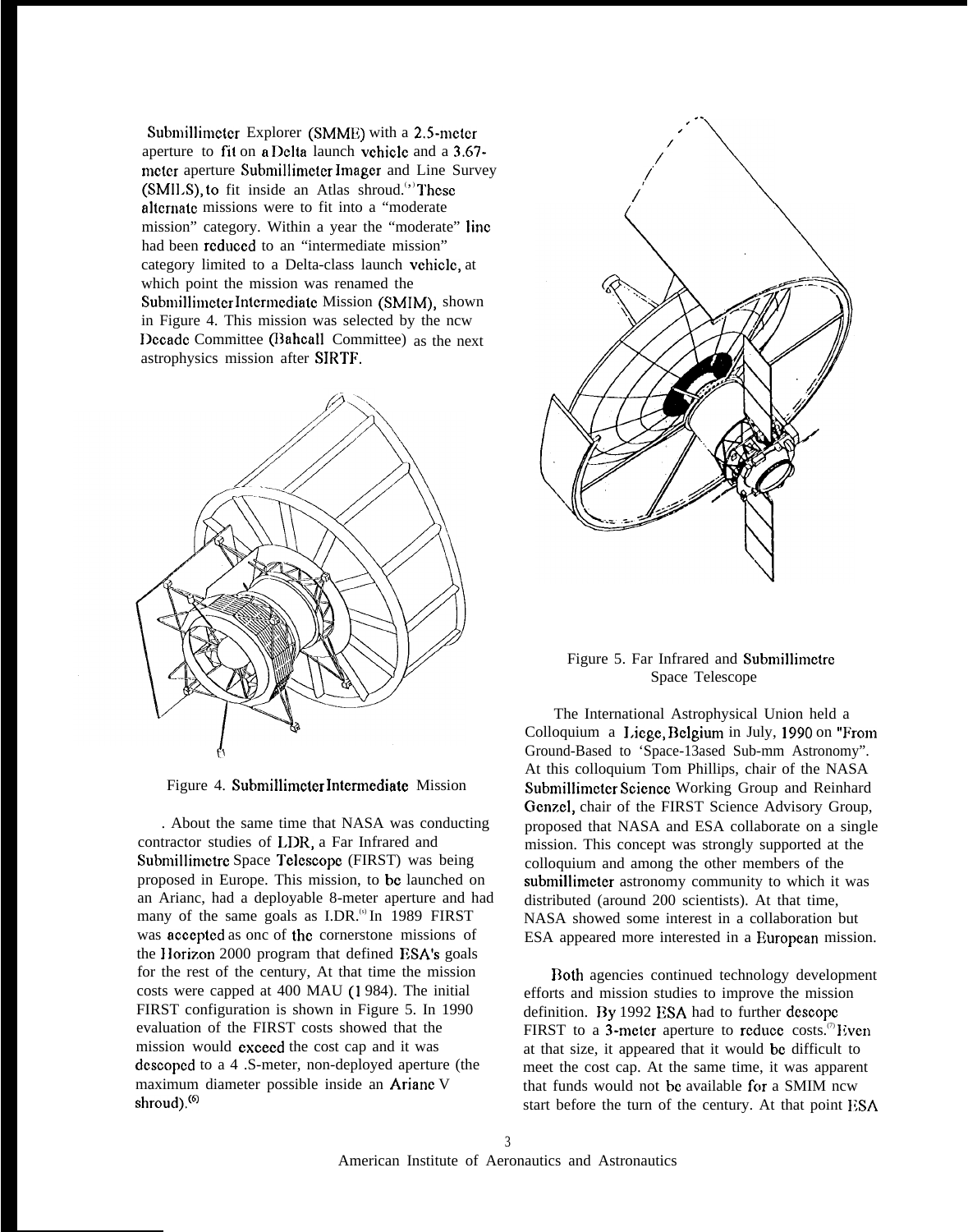asked NASA if they were still interested in a collaborative mission. In 1993 NASA and ESA agreed to interactions between FIRST and SMIM at both the science and mission levels to investigate collaboration options. NASA provided ESA with a series of possible contributions to FIRST. These included increasing the aperture to 4 .S-meters and providing panels for the telcscopc, providing a cryostat, moving the mission to a heliocentric orbit with **DSN** tracking and data acquisition support, and providing the hcterodyne instrument. ESA was interested in a commitment from NASA to participation in FIRST, but NASA was not able to identify a funding wedge to support the mission on the schedule planned by ESA. Later in 1993 ESA selcctcd Rosetta as the third and FIRST as the fourth cornerstone mission, delaying initiation of FIRST for three years. This schedule offers a better chance of a budget wedge for support of FIRST, but NASA is still not in a position to make a commitment.

# 11. Technology Development

#### S1S Heterodyne Receivers

The important figure of merit for a hetcrodyne rcccivcr systcm is the receiver noise temperature. The lower the noise temperature, the more sensitive the receiver. The lowest noise temperature achievable is determined by quantum fluctuations. This limit, known as the quantum limit, corresponds to an equivalent noise temperature of

$$
T = hv/k \tag{1}
$$

where h is **Planck's** constant, v is the frequency, and k is Boltzmann's constant. The emphasis for the astrophysics applications is to produce components that will result in receivers with performance better than 10 times the quantum limit. At the initiation of NASA's sensors program performance between 5 and 10 times the quantum limit had been achicvcd for frequencies up to about 200 GHz. Progress with niobium (Nb) S1S tunnel junction mixers is shown in Figure 6. In 1994 the FIRST requirement of 20  $h\nu/k$ has been achieved up to 750 GHz. The remaining challenge is to extend this performance to 1.2 THz for the S1S receivers. Several approaches arc under investigation at the current time, including the use of niobium nitride(NbN) mixers, which have a higher gap frequency than Nb, use of improved circuits, and Nb hot electron bolometers, which do not demonstrate a frequency dependence in noise tcmpcraturc.



Figure 6. S1S Mixer Pcrformancc as developed by NASA's Submillimctcr Sensor Program, October 1994

The other goal of the sensors program are to develop planar varactor multipliers in the 400 to 1200 GHz range. These multipliers have been demonstrated up to above 300 GIIz with sufficient power to drive S1S mixers. The alternative whisker contacted multipliers have been demonstrated to 800 GHz, but the usc of planar devices will significantly reduce both risk and cost for the local oscillator systems,

# Lightweight Optics

Similar progress has been made in producing lightweight optics for use in the submillimeter. The goal of the optics program is to produce a primary reflector with an **arcal** density of  $\leq 10 \text{ kg/m}^2$ . The backup structure should weigh no more than the primary reflector. The material selected for the primary reflector was initially graphite-epoxy with a face sheet, a composite honeycomb core, and a backing sheet. A composite support structure was also baselined. More recent efforts have used graphitecyanate for the reflector and core to reduce microcracking and moisture absorption, Current mass values for a segmented reflector are  $-7 \text{ kg/m}^2$  for the reflector surface and for the support structure. Some reduction in the support structure mass may bc possible if a monolith is used instead of a scgmcntcd reflector,

10 bc diffraction limited, the total surface figure of the systcm should bc on the order of 1/1 O of the minimum wavelength to bc observed. For the submillimeter this requires a total surface figure of less than  $10 \mu m$ .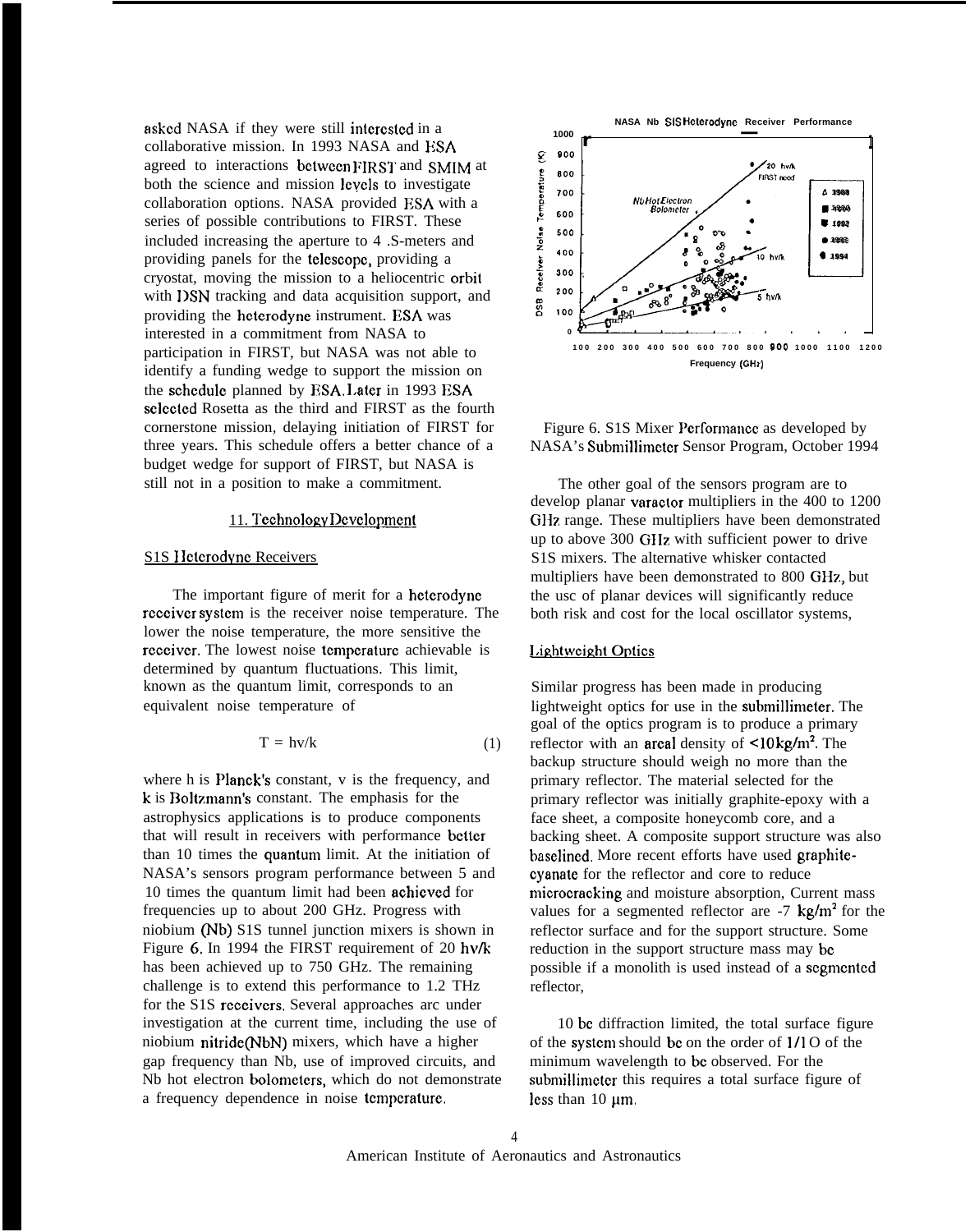Given the other errors in the overall optical system, the RMS surface accuracy of a segmented primary reflector should bc  $\leq 3 \mu m$ . Based on the initial goal of a 10 - 20 meter rcftcctor, the optics program concentrated on a segmented primary consisting of 1 meter panels. (The requirement for a monolithic primary would bc an RMS surface accuracy of about 4 pm.) Figure 7 shows the progress that has been made in producing smooth panels since the inception of the optics program.

,



Figure 7. Composite Panel Manufacturing Precision

#### HI. Current Status

At the present time both ESA and NASA are working toward a collaborative mission. The details of just what the collaboration will bc, the schedule for commitment, and how the viewing time will bc shared are not yet determined. The major effort now is to look at the possible NASA contributions to the mission and sec if they both reduce the costs to ESA sufficiently and if they can result in a better mission than either agency could stage independently.

## Current FIRST Baseline

The FIRST mission is planned for a 24-hour elliptical Earth orbit, 1000 x 70 500 km, with viewing taking place above 40000 km. The initial estimate of the required superfluid helium cryostat for FIRST was 3200 liters. Concern over the size and mass of the cryostat (ESA projects include launch vchiclc costs as part of project costs) led to a ncw baseline utilizing mechanical refrigerators. The baseline is for 13

Stirling-cycle refrigerators (8 active and 5 redundant) with Joule-Thomson  $(J-T)$  stages to achieve  $4 K$ . Sub-Kelvin temperatures for bolometers would be the responsibility of the payload. The primary aperture diameter is 3 meters as mentioned above. The baseline FIRST configuration is shown in Figure 8.





The large solar array is required to provide 860 W at end-of-life to the mechanical refrigerators in addition to the other power requirements of the spacecraft. Data return is planned for real-time during the approximately 17 hours/day that the spa cccra ft is above 40000 km. The instruments complement consists of a multi frequency heterodyne instrument covering the frequency range from 490 to 1130 GHz and a direct detection instrument performing spectroscopy from 90 to 300  $\mu$ m and photometry from 90 to 900 pm.

### Potential Collaboration Options

The FIRST mission currently has a funding problcm of on the order of \$ 100M. ESA has told the project that it shouldn't descopc the mission any further, so it is looking for a partner to offset some of the mission costs. ESA accounting is somewhat different than NASA'S. While the project pays for the launch vchiclc, unlike NASA it dots not provide the scientific payload. 'I'hat is done by national space agcncics. Thus, providing the hctcrodync instrument does not reduce ESA's project cost. At the same time, any incrcasc in spacecraft mass increases the launch costs to thcm. ESA has suggested that two areas where collaboration could bc considered would bc the tclcscopc and the solar array, These areas would minimize interface problems while allowing ESA to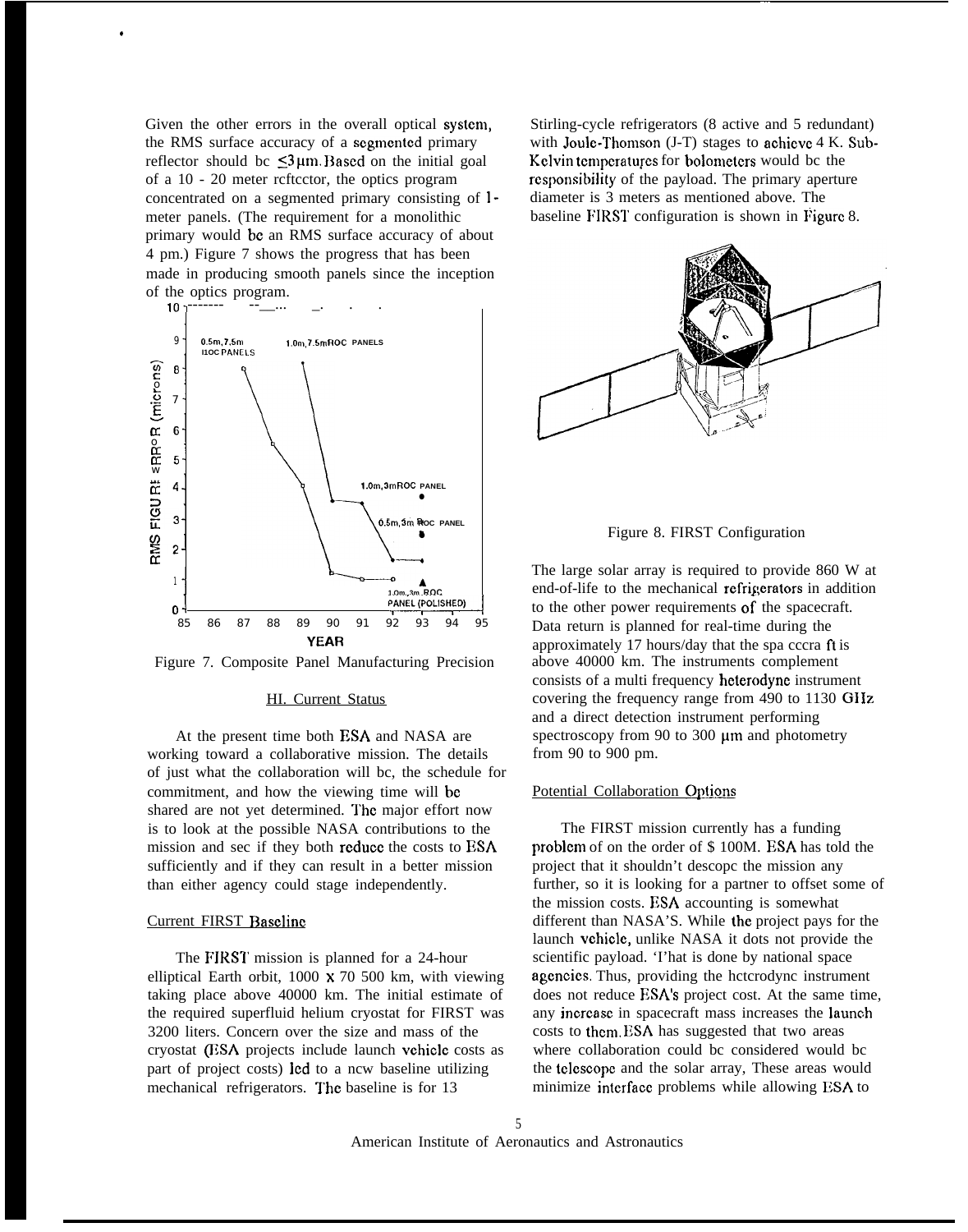distribute their portion of the costs among their member states. The science community that has been involved with the NASA submillimeter planning would also like to cnhancc the mission, by increasing viewing time and aperture area. The specific approaches to collaboration that have been under study arc described below.

Telescope. The United States is in a very strong position in composite telescope technology. A major effort has been made under the Precision Scgmcntcd Reflector (PSR) program to develop methods of producing composite panels that demonstrate good surface, thermal, and lifetime properties. The panels produced have undergone testing down to 150 K and show excellent thermal stability. Microcracking has been significantly **reduced** by replacing epoxies with cyanatcs, which also reduces the moisture absorption of the material. Thermal studies have indicated that tcmpcraturc uncertainties and variations in orbit do not cause significant figure variations.

The major questions remaining have to do with the size of the telescope and selection of a monolith or a segmented **reflector**. The current baseline for FIRST is for a 3-meter monolith that dots not meet the goal for diffraction limited viewing at the shortest wavelengths. The submillimcter science community in the United States would like a 4-meter telescope that is diffraction limited. Studies are underway to

**<sup>I</sup>** dctcrminc whether a 4-meter monolith with the required surface smoothness is possible or if a segmented approach would be better. The NASA contribution could consist of the entire tclcscopc assembly, including the sunshade and star trackers,

Mission Design. FIRST has selected the 24-hour elliptical orbit as the baseline trajectory. The advantages of this orbit are reasonable energy requirements for transfer from a geosynchronous transfer orbit, a relatively long viewing period (above the Van Allen belts) in each orbit, short communication range for data acquisition, and a reasonably stable ground track to simplify tracking. Negative factors the radiation environment traversed twice each day, the thermal variation around the orbit, solar occultations, and the need to avoid earth and lunar radiation on the telescope.

Alternative orbits were investigated for the earlier SMIM studies, concentrating on a heliocentric orbit that would just lead or lag the Earth's orbit at I au. This orbit recedes from the Earth at a rate of about 0.1 au. pcr year. For FIRST, a halo orbit around the L<sub>2</sub>libration point of the Sun-Earth system would provide all of the advantages of the heliocentric orbit without the long communication ranges of the lead or lag orbit. A typical halo orbit is shown in Figure 9.



6 American Institute of Aeronautics and Astronautics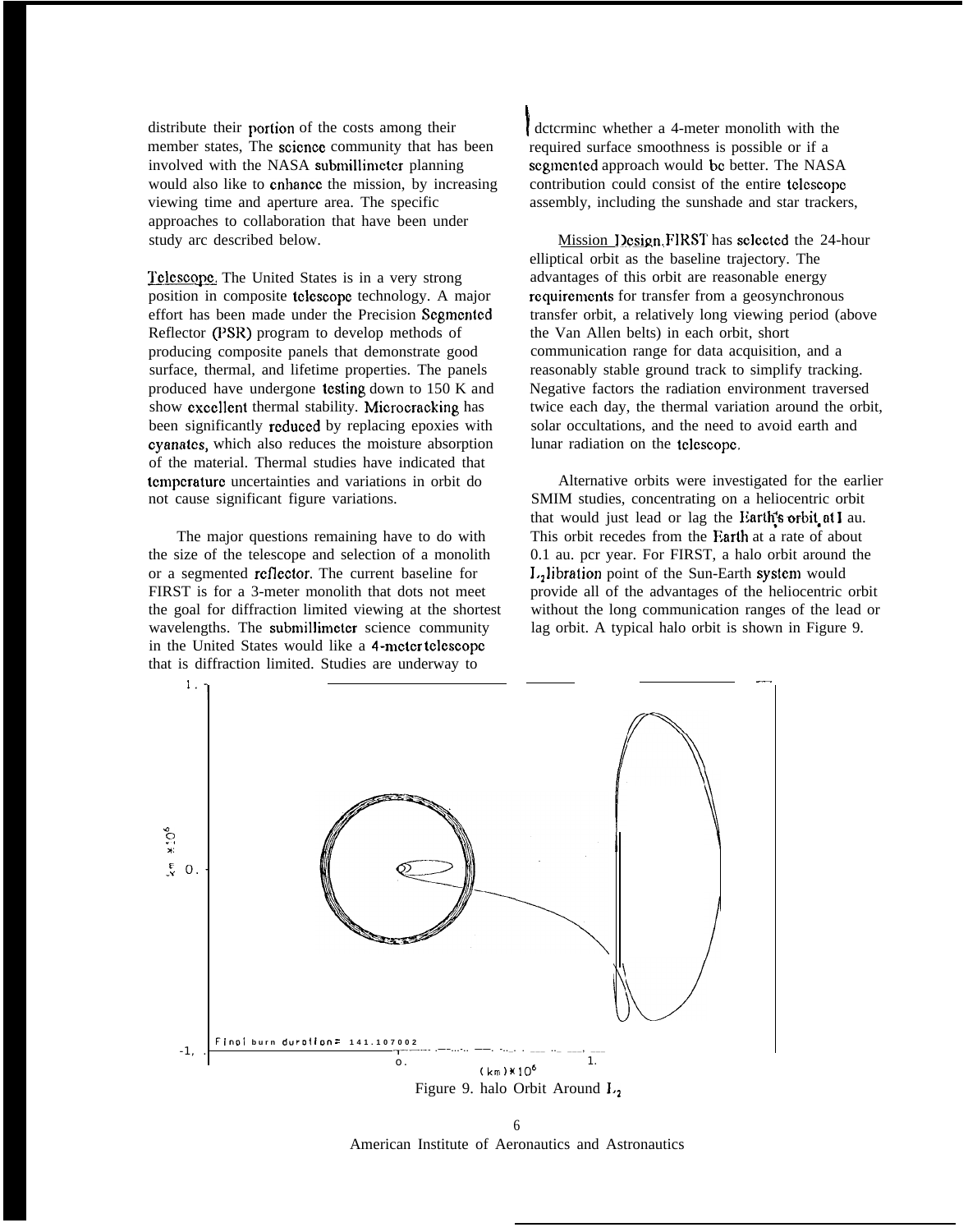This orbit requires very little station-keeping propellant and provides a stable thermal environment while avoiding the high-radiation levels of the Van Allen belts. Viewing time is available 24 hours/day.

\*

Studies for SIRTF have shown that very low temperatures can be achieved in either the  $L<sub>2</sub>$  or heliocentric orbits. By proper shielding and the usc of passive radiators on the anti-Sun side, temperatures of 60-80 K arc readily achievable. While high spatial resolution is more important that reflector tcmpcraturc in the submillimeter, as opposed to the infrared, a colder tclcscopc contributes less background radiation to the direct detection instruments.

Mission Operations. If the  $L<sub>2</sub>$  halo orbit is used for FIRST, the real-time data acquisition baseline is no longer viable. The Iongcr communication range requires the usc a medium-gain antenna on the spacecraft and larger receiving antennas. NASA could provide support with the DSN 34-meter network which would be adequate for high-rate data acquisition. On-board solid-state data recorders would bc used and the data dumped to Earth once a day, probably over the Madrid DSN station.

Cooling Svstcm. The baseline FIRST cooling system consists of 8 active coolers and 5 redundant coolers. The payload module is enclosed by a shield that is passively cooled to 150 K (some additional cooling is provided by the intermediate stage of twostagc 20-50 K Stirling cycle coolers). Three singlcstage Stirling cycle 50-80 K coolers cool an inner shield to 65 K. Two of these arc active and onc redundant. Each instrument is then enclosed in a 20 K box, each cooled by 3 of the 20-50 K coolers (2 active and onc redundant for each instrument box). Finally, each instrument is cooled by two (one active and one redundant) 4 K coolers consisting of 20 - 50 K two-stage Stirling cycle precoolcrs and a closed Joule-Thomson cooler.

An analysis has been performed to optimize the cooling system on  $FIRST(*)$ . Several **clements** go into simplifying the system and improving its performance. First, using the 1, halo orbit would allow eliminating the three 50 - 80 K coolers since the desired tcmpcraturc could bc obtained passively. Second, a tcchniquc has been developed to usc a heat interceptor increase, the capacity of the 20- 50 K coolers by a factor of 2, using the 65 K shield as a heat sink, This would reduce the number of

operating coolers by two (one for each instrument). Finally, usc a 10 K hydrogen sorption cooler in place of the Stirling cooler as a precoolcr for the Joulc- Thomson increases its efficiency by a factor of three. duc to the lower temperature achievable  $(8 -10)$  K vs. 17 K). Thus onc hydrogen sorption cooler can cool the Joule-Thonlson coolers for both instruments, eliminating onc active and onc redundant Stirling cooler,

An additional advantage of the hydrogen sorption cooler is its lack of moving parts. The 4 K precooler must be located very close to the instruments to reduce parasitic heat loads. A potential problem exists for the bolorncters used in the direct detection instrument duc to vibration of the Stirling cycle coolers, The S1S instrument may bc sensitive to the cyclic magnetic field produced by the Stirling compressor. Neither of these effects are present with a hydrogen sorption cooler.

Thirteen cooler arc reduced to 6 of which 3 arc active. The effect of the improved cooling system also significantly reduces the power requirements on the spacecraft. As a result, the additional propulsion mass nccdcd to reach the 1., halo orbit is more than offset by savings in the cooling and power subsystems.

S1S Heterodyne Instrument. Perhaps the greatest advantage for the United States of collaborating with ESA on FIRST will be the opportunity to lead in the provision of the hetcrodyne instrument, The Submillimcter Sensors program funded by NASA has placed the United States in the forefront in this field. The current concept is to collaborate with the leading European hcterodync instrument developers under U. S. leadership. This would provide an significant role in the core scicncc program for the mission and open the door to the entire submillimeter community in the United States to participate in the larger pccrrcvicwed program.

Other Elements. ESA has expressed interest in NASA providing the solar array for FIRST. Such a collaboration has the advantage of minimum interfaces with the ESA-supplied spacecraft. It is also possible that bolometcrs for the far infrared direct detection instrument would be obtained from the United States by the national space agency that provides that instrument.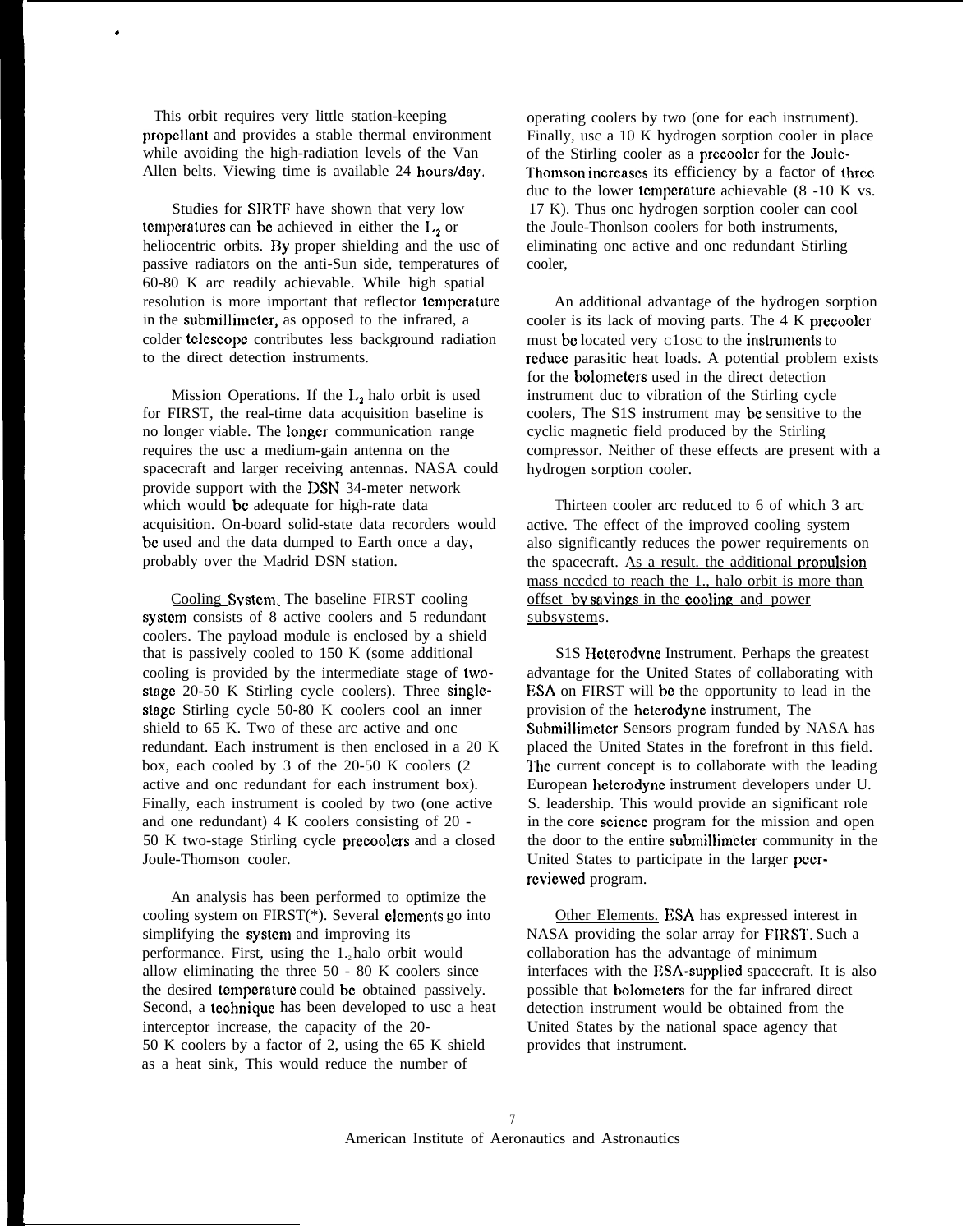### IV. Summary

ù.

NASA has seriously considered a submillimctcr mission. This is a region of the clcctromagnctic spectrum that is largely closed to us on Earth. There is much to be learned about our universe. But, the cost is large. In today's environment there is just not the money to do what wc would like to do. The best cost dctcrmincd for a one-year mission, with a 2.5 mcter telescope, was about \$400M. By collaboration there is an opportunity for a much.better mission, with up to six years and a 4-meter class telescope. This is possible because ESA has committed to a major mission and wants our help. Our best estimate

is that the cost to NASA would be lcss than \$150M for a truly world-class mission, This meets the goals of more science for less money and cooperation with our space-faring friends. HSA is moving on a schedule that releases an Announcement of Opportunity for the scientific instruments in 1997. Selection would occur by the cnd of that year. It is planned to demonstrate the tcchno]ogics required for the mission by the cnd of 1998. The tentative schedule for FIRST is shown in Figure 10. This is an opportunity for the United States to carry out the high priority goals stated in both the Field and Bahcall reports with a much rcduccd investment. ,. .,



Figure 10. Tentative FIRST Schedule